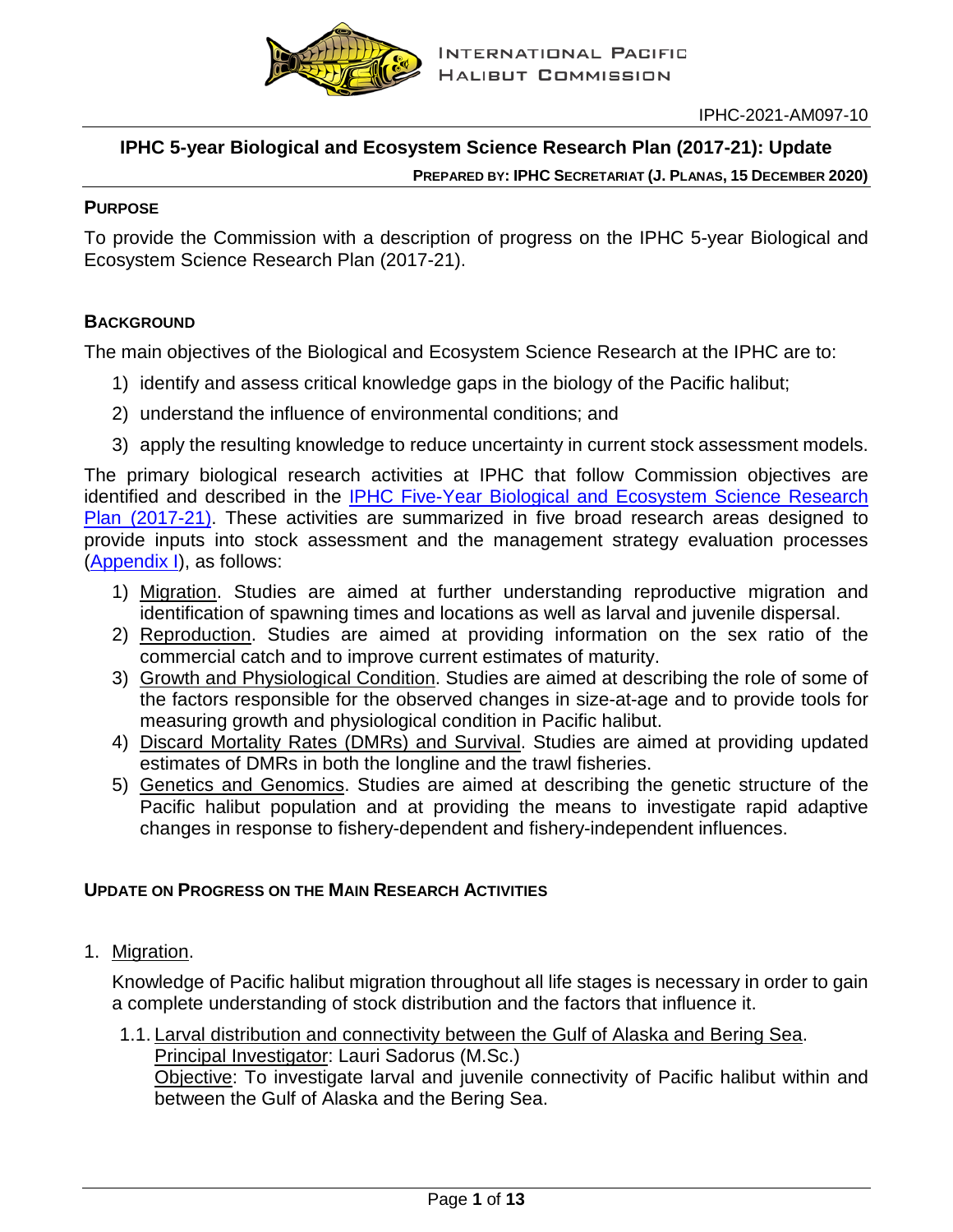Knowledge of the dispersal of Pacific halibut larvae and subsequent migration of young juveniles has remained elusive because traditional tagging methods are not effective on these life stages due to the small size of the fish. This larval connectivity project, in cooperation with NOAA EcoFOCI, used two recently developed modeling approaches to estimate dispersal and migration pathways in order to better understand the connectivity of populations both within and between the Gulf of Alaska (GOA) and Bering Sea (BS). A manuscript of the results has been recently published in the journal *Fisheries Oceanography* [\(Sadorus et al., 2020\)](https://onlinelibrary.wiley.com/doi/abs/10.1111/fog.12512). In brief, to improve current understanding of larval dispersal pathways and migrations of young fish within and between GOA and BS, investigations were conducted to (1) examine pelagic larval dispersal and connectivity between the two basins using an individual-based biophysical model (IBM), and (2) track movement of fish up to age-6 years using annual age-based distributions and a spatio-temporal modeling approach. IBM results indicate that the Aleutian Islands constrain connectivity between GOA and BS, but that large island passes serve as pathways between these ecosystems. The degree of connectivity between GOA and BS is influenced by spawning location such that up to 50-60% of simulated larvae from the westernmost GOA spawning location arrive in the BS with progressively fewer larvae arriving proportional to distance from spawning grounds further east. There is also a large degree of connectivity between eastern and western GOA and between eastern and western BS. Spatial modeling of 2-6 year old fish shows ontogenetic migration from the inshore settlement areas of eastern BS towards Unimak Pass and GOA by age 4. The pattern of larval dispersal from GOA to BS, and subsequent post-settlement migrations back from BS toward GOA, provides evidence of circular, multiple life-stage, connectivity between these ecosystems, regardless of temperature stanza or year class strength. The results of these studies will improve estimates of productivity by contributing to the generation of potential recruitment covariates and by informing minimum spawning biomass targets by Biological Region. In addition, these results will assist in the biological parameterization and validation of movement estimates in the MSE Operating Model [\(Appendix I\)](#page-11-0).

## 1.2. Wire tagging of U32 Pacific halibut.

Principal Investigator: Joan Forsberg (B.Sc.; Fisheries Statistics & Services Branch) Objective: To investigate the migratory patterns of young Pacific halibut.

The patterns of movement of Pacific halibut among IPHC Regulatory Areas have important implications for management of the Pacific halibut fishery. The IPHC Secretariat has undertaken a long-term study of the migratory behavior of Pacific halibut through the use of externally visible tags (wire tags) on captured and released fish that must be retrieved and returned by workers in the fishing industry. In 2015, with the goal of gaining additional insight into movement and growth of young Pacific halibut (less than 32 inches [82 cm]; U32), the IPHC began wire-tagging small Pacific halibut encountered on the NOAA-Fisheries groundfish trawl survey and, beginning in 2016, on the IPHC Fishery-Independent Setline Survey (FISS). In 2019, a total of 821 Pacific halibut were tagged and released during the GOA trawl survey and 885 tags were released during the BS trawl survey. Through 2019, a total of 6,536 tags have been released in the NOAA-Fisheries groundfish trawl survey and, to date, 52 tags have been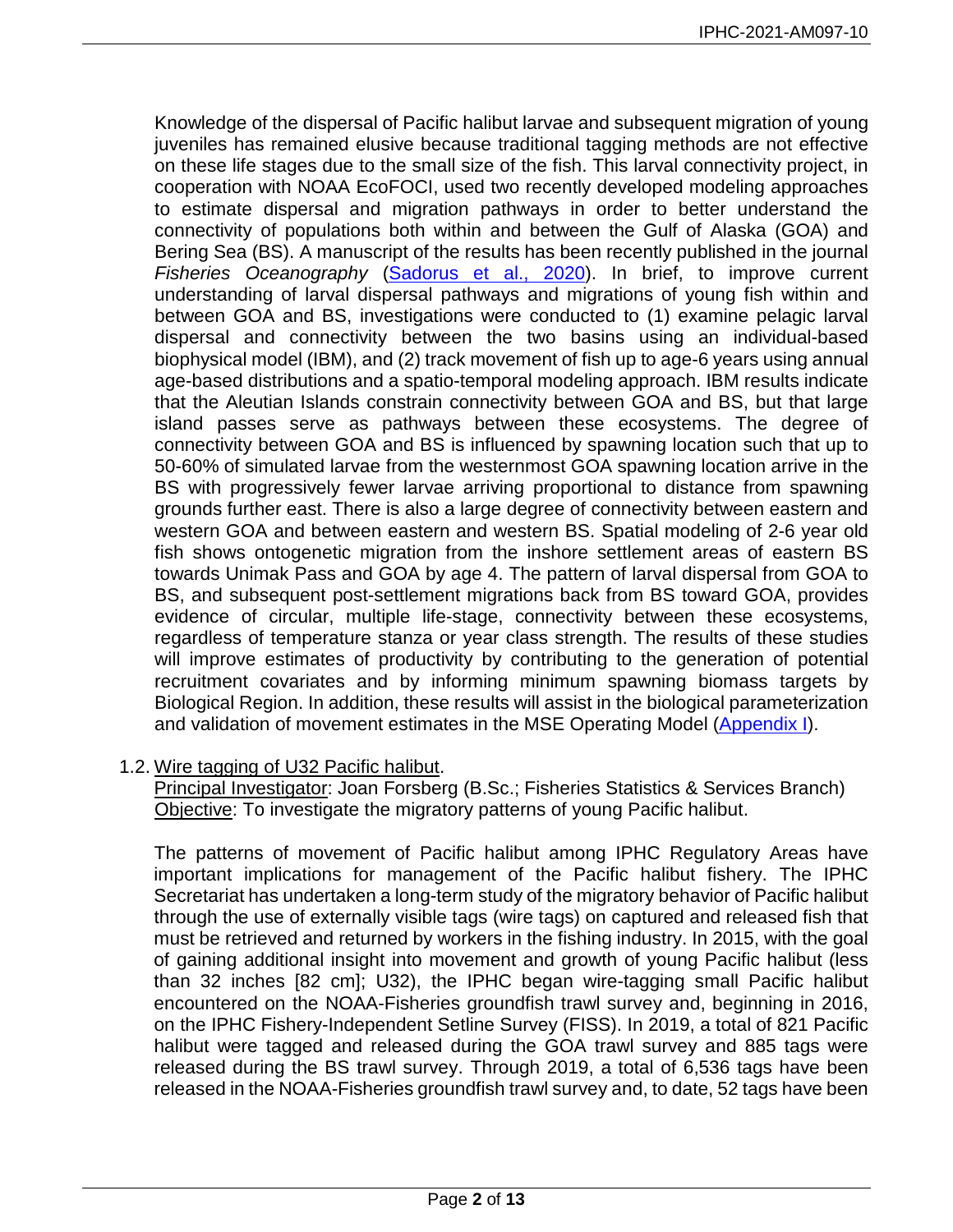recovered. No U32 tagging on the NOAA-Fisheries groundfish trawl survey occurred in 2020 due its cancellation as a result of COVID-19. On the IPHC FISS, a total of 3,980 U32 Pacific halibut have been wire tagged are released and 74 of those have been recovered to date. In 2020, 868 U32 fish were wire-tagged and released: 321 fish in Regulatory Area 2B and 547 fish in Regulatory Area 3A. The distance traveled by recaptured fish from the release location was under 10 nm for 35% of the fish and between 11 and 50 nm for 25% of the fish. For example, of the 2,005 fish released in Reg Area 3A between 2015 and 2019, 31 of 32 recovered fish were recovered in the same area of release and within the first three years at liberty.

2. Reproduction.

Efforts at IPHC are currently underway to address two critical issues in stock assessment for estimating the female spawning biomass: the sex ratio of the commercial landings and maturity estimations.

2.1. Sex ratio of the commercial landings.

Principal Investigator: Anna Simeon (M.Sc.)

Objective: To provide information on the sex ratio of the commercial landings.

The sex ratio of the commercial fishery catch represents an extremely important source of uncertainty in the annual stock assessment (Stewart and Hicks, 2020). The IPHC has generated sex information of the entire set of aged commercial fishery samples collected in 2017 and in 2018 (>10,000 fin clips per year) using genetic techniques based on the identification of sex-specific single nucleotide polymorphisms (SNPs) (Drinan et al., 2018) using TaqMan qPCR assays conducted at the IPHC's Biological Laboratory. Therefore, for the first time, direct estimates of the sex-ratio at age for the directed commercial fishery have been available for stock assessment. Genetic analyses of commercial samples from 2017 showed that the proportion of females coastwide was high (82%), ranging from 65% to 92% depending on the biological region. Data from the 2018 commercial samples showed almost identical patterns, with females comprising 80% of the coastwide commercial landings (by number). Given that the sex-ratio data constitutes one of the two most important contributors to estimates of both population trend and scale, the inclusion of this information in the 2019 stock assessment resulted in higher spawning biomass. The IPHC Secretariat has recently completed the processing of genetic samples from the 2019 commercial landings and the results indicate that the percentage of females coastwide in the commercial catch is 78%, showing a continuous decline since 2017. Additional years of sex-ratio information of the commercial catch are likely to further inform selectivity parameters and cumulatively reduce uncertainty in future estimates of stock size, in addition to improving simulation of spawning biomass in the MSE Operating Model [\(Appendix I\)](#page-11-0).

The IPHC Secretariat is also working towards providing information on sex ratios in years previous to 2017 through the use of genotyping techniques using historical samples of otoliths. The IPHC Secretariat has recently tested whether DNA can be extracted from otoliths and whether the extracted DNA is of sufficient quantity and quality to be used in the genotyping assays currently used with DNA derived from fin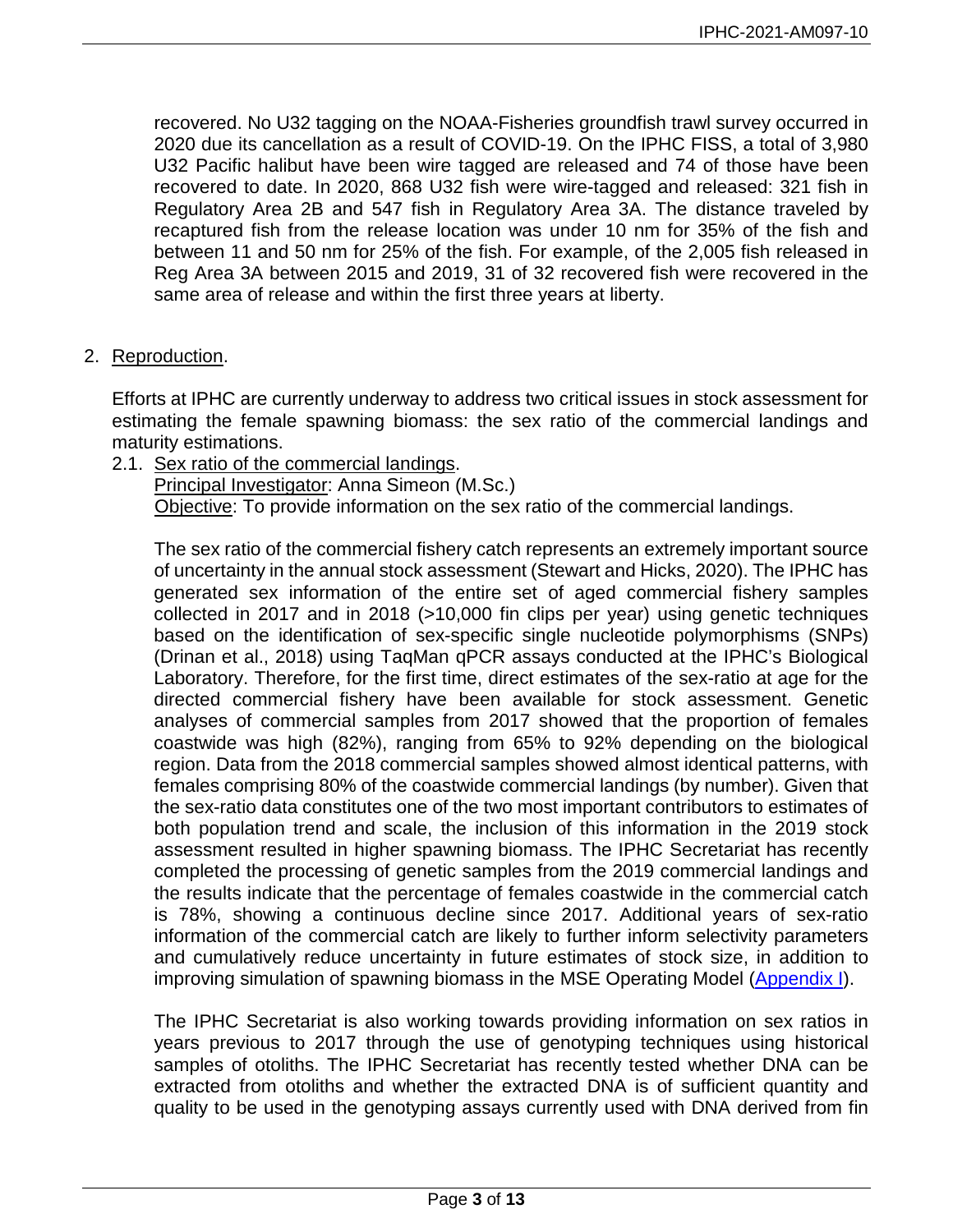clips. The results obtained indicate that DNA can be extracted from otoliths, albeit at low concentration, and that the genotyping assays can correctly identify the sex of the individual fish. Additional studies are underway to determine whether clean archived otoliths can also be used as a historical source of DNA for genotyping.

#### 2.2. Maturity estimations.

Principal Investigator: Josep Planas (Ph.D.)

Objective: To characterize maturity and fecundity in female Pacific halibut.

Recent sensitivity analyses have shown the importance of changes in spawning output due to skip spawning and/or changes in maturity schedules for stock assessment (Stewart and Hicks, 2020). These results highlight the need for a better understanding of factors influencing reproductive biology and success for Pacific halibut. In order to fill existing knowledge gaps related to the reproductive biology of female Pacific halibut, research efforts are devoted to characterize female maturity in this species. Specific objectives of current studies include: 1) accurate description of oocyte developmental stages and their use to classify female maturity stages; 2) comparison of macroscopic (based on field observations) and microscopic (based on histological assessment) maturity stages and revision of maturity criteria; 3) revision of current estimates of female age-at-maturity; and 4) investigation of fecundity and skip-spawning in females.

The IPHC Secretariat has described for the first time the different oocyte stages that are present in the ovary of female Pacific halibut and how these are used to classify females histologically to specific maturity stages. This information is contained in a manuscript that has been recently published in the *Journal of Fish Biology* [\(Fish et al.,](http://dx.doi.org/10.1111/jfb.14551)  [2020\)](http://dx.doi.org/10.1111/jfb.14551). In brief, 8 different oocyte developmental stages have been described, from early primary growth oocytes until preovulatory oocytes, and their size and morphological characteristics established. Maturity classification was determined by assigning maturity status to the most advanced oocyte developmental stage present in ovarian tissue sections and 7 different microscopic maturity stages were established. Analysis of oocyte size frequency distribution among the seven different maturity stages provided evidence for the group-synchronous pattern of oocyte development and for the determinate fecundity reproductive strategy in female Pacific halibut. The results of this study will allow us to establish a comparison of the microscopic/histological and macroscopic/field classification criteria that are currently used to assign the maturity status of females that is used in stock assessment. The results of this study set the stage for and in-depth study on temporal changes in maturity, as assessed by microscopic observations of ovarian samples collected throughout an entire annual reproductive cycle, that is currently underway. Furthermore, the IPHC Secretariat is also establishing a comparison of the microscopic (e.g. histological) and macroscopic (e.g. visual) maturity classification criteria to determine whether field classification criteria that are currently used to assign the maturity status of females that is used in stock assessment needs to be revised in light of the improved knowledge on ovarian development.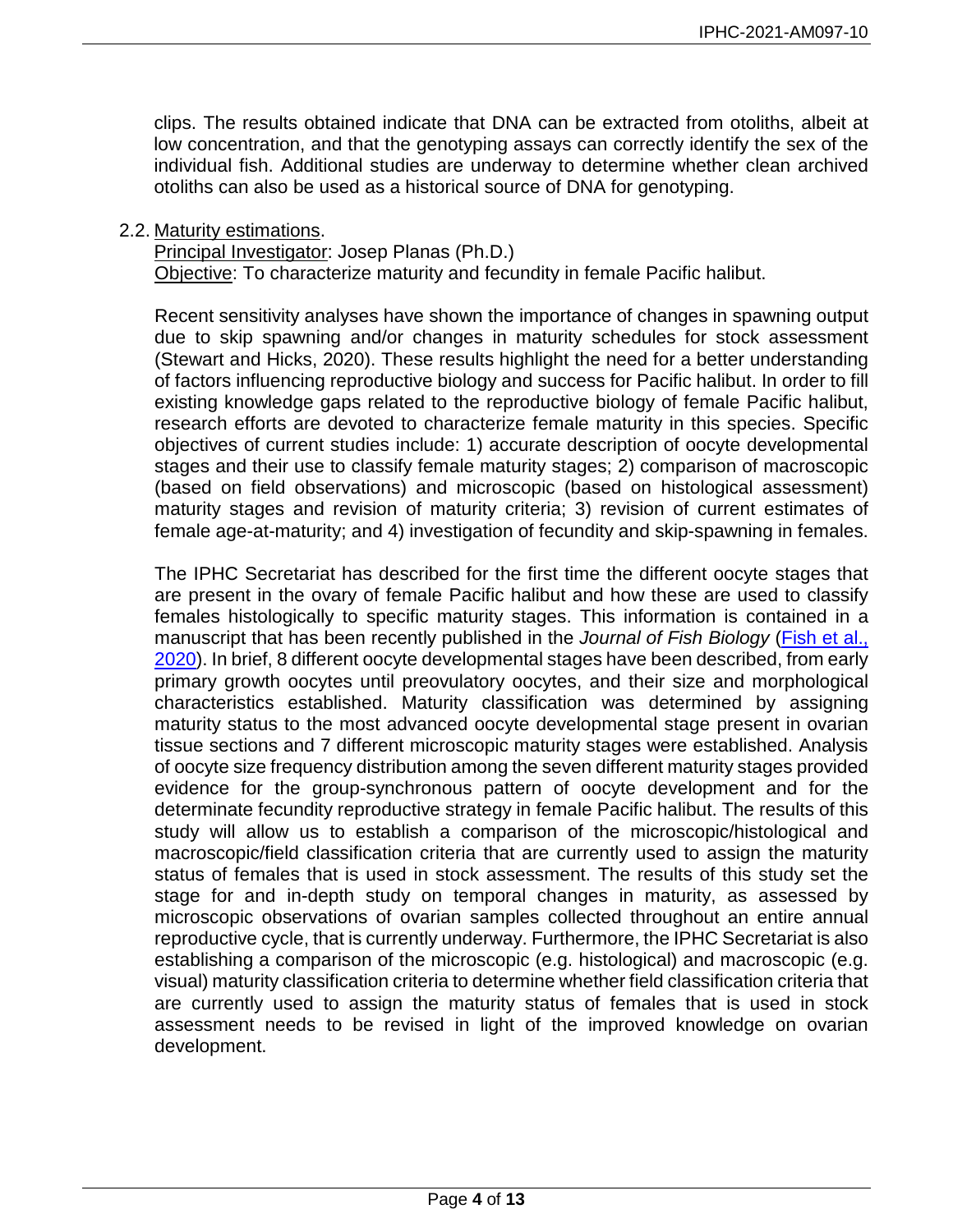In addition, the IPHC Secretariat is conducting temporal and spatial analyses of female maturity schedules through the collection of ovarian samples in FISS. For the temporal analysis of maturity, ovarian samples have been collected in the Portlock region (central Gulf of Alaska) during the same period (June-July) for 30 females (>90 cm length) for four consecutive years: 2017, 2018, 2019 and 2020. These ovarian samples have been processed for histology and microscopic maturity staging will be conducted to compare the maturity status over that time period. Furthermore, for the spatial analysis of maturity, ovarian samples from 30 females (>90 cm length) have been collected in the FISS in 5 different regions in the Gulf of Alaska in order to obtain preliminary information on potential spatial differences in maturity.

The results of these studies will be important for scaling biomass and reference point estimates and to improve simulation of spawning biomass in the MSE Operating Model [\(Appendix I\)](#page-11-0).

## 3. Growth.

Principal Investigator: Josep Planas (Ph.D.) Objective: To investigate somatic growth variation as a driver for changes in size-at-age.

Recent stock assessments conducted by the IPHC Secretariat have indicated that the Pacific halibut stock experienced a continuous coastwide decline from the late 1990s until approximately 2012 largely due to a decrease in size-at-age (SAA) (Stewart and Hicks, 2020). Current low values of SAA combined with low recruitment of cohorts spawned at the time of the initial decrease in SAA in the 1990s have contributed to a decrease in exploitable Pacific halibut biomass. Although the decrease in SAA has been hypothesized as being attributed to several potential causes, including environmental effects such as temperature or food availability, as well as ecological or fishery effects, our knowledge on the actual factors that influence SAA of Pacific halibut is still scarce. The IPHC Secretariat has conducted studies aimed at elucidating the drivers of somatic growth leading to the decline in SAA by investigating the physiological mechanisms that contribute to growth changes in the Pacific halibut. The two main objectives of these studies are: 1) the identification and validation of physiological markers for somatic growth; and 2) the use of growth markers for evaluating growth patterns in the Pacific halibut population and the effects of environmental factors on somatic growth. In order to pursue these objectives, the IPHC Secretariat has investigate on the effects of temperature variation on growth performance, as well as on the effects of density, hierarchical dominance and handling stress on growth in juvenile Pacific halibut in captivity. These studies have been funded by a grant from the North Pacific Research Board to the IPHC (NPRB 1704; 2017-2020) [\(Appendix II\)](#page-9-0).

The results on the effects of temperature on growth physiological indicators are being prepared for publication in a peer-reviewed journal (Planas et al., in preparation). In brief, juvenile Pacific halibut were subjected to temperature-induced growth manipulations, whereby somatic growth was suppressed by low temperature acclimation and stimulated by temperature-induced compensatory growth. Physiological signatures of growth suppression and growth stimulation were identified by a comparative transcriptomics and proteomics approach that identified genes and proteins, respectively, which experienced expression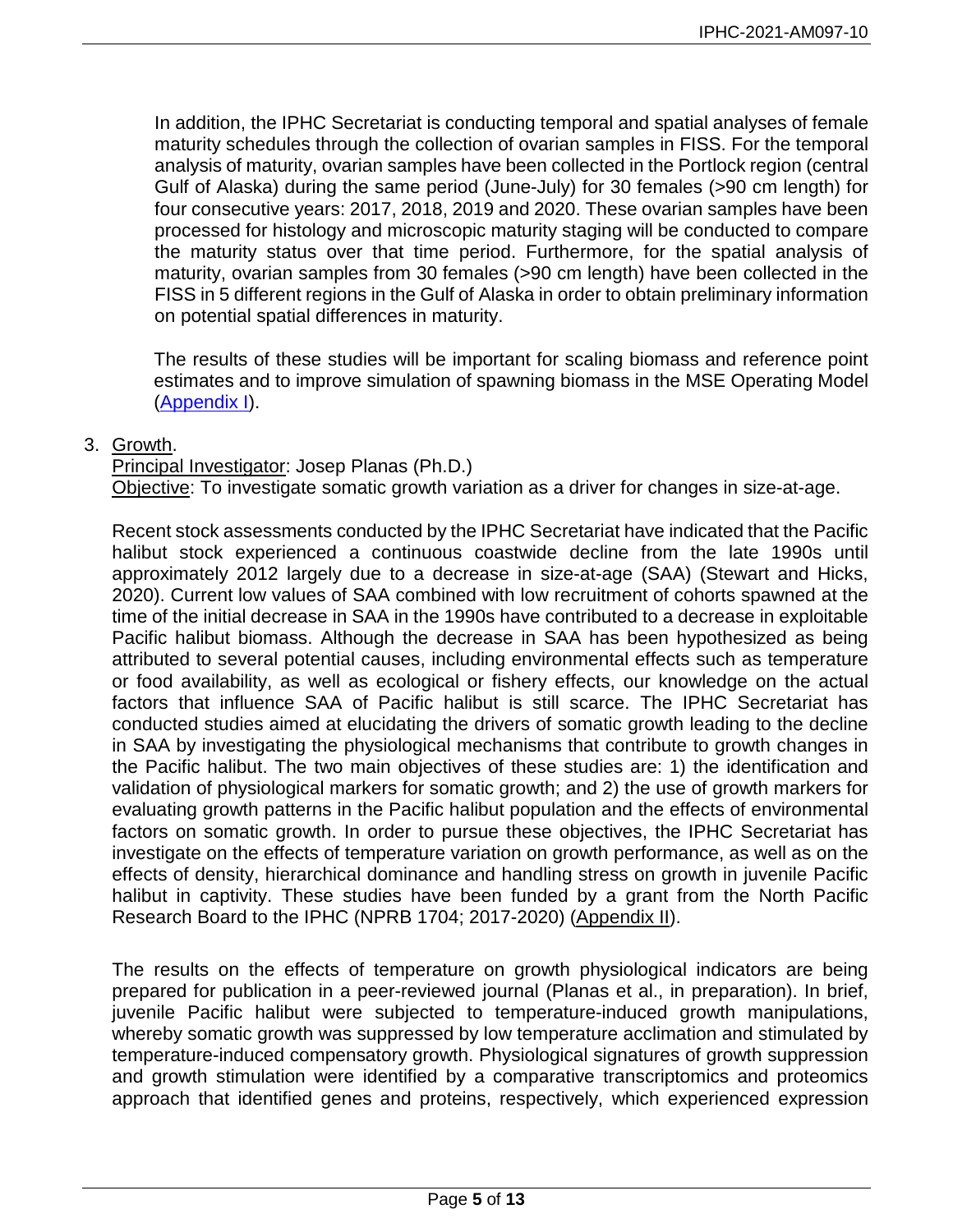changes in response to the two growth manipulations. The identified genes and proteins could potentially represent useful markers for growth in skeletal muscle. Currently, assays are being developed to test the validity of the identified molecular markers for growth on skeletal muscle samples from age-matched adult Pacific halibut of different sizes.

In addition to temperature-induced growth manipulations, the IPHC Secretariat is conducting similar studies to identify physiological growth markers that respond to density and stressinduced growth manipulations. On one hand, changes in SAA in Pacific halibut have been hypothesized, among other potential causes, to be the result of changes in population dynamics of the Pacific halibut stock due to a density effect, whereby high population densities would negatively affect growth. On the other hand, we hypothesize that stress responses associated with capture and release of discarded Pacific halibut may affect feeding and growth in the wild, therefore, addressing potential growth consequences related to capture and handling stress. Investigations related to the effects of density and stress exposure are currently underway.

The results of these studies will inform scale stock productivity and reference point estimates, in addition to contributing to improve simulation of variability and allow for scenarios investigating climate change [\(Appendix I\)](#page-11-0).

4. Discard Mortality Rates (DMRs) and Survival Assessment.

Information on all Pacific halibut removals is integrated by the IPHC Secretariat, providing annual estimates of total mortality from all sources for its stock assessment. Bycatch and wastage of Pacific halibut, as defined by the incidental catch of fish in non-target fisheries and by the mortality that occurs in the directed fishery (i.e. fish discarded for sublegal size or for regulatory reasons), respectively, represent important sources of mortality that can result in significant reductions in exploitable yield in the directed fishery. Given that the incidental mortality from the commercial Pacific halibut fisheries and bycatch fisheries is included as part of the total removals that are accounted for in stock assessment, changes in the estimates of incidental mortality will influence the output of the stock assessment and, consequently, the catch levels of the directed fishery. For this reason, the IPHC Secretariat is conducting investigations on the effects of capture and release on survival and on providing experimentally-derived estimates of DMRs in the directed longline and guided recreational Pacific halibut fisheries that will improve trends in unobserved mortality in stock assessment and that will be important for fishery parametrization [\(Appendix I\)](#page-11-0):

4.1. Evaluation of the effects of hook release techniques on injury levels and association with the physiological condition of captured Pacific halibut and estimation of discard mortality using remote-sensing techniques in the directed longline fishery. Principal Investigator: Claude Dykstra (B.Sc.)

Objective: To provide estimates of discard mortality and best-handling practices in the Pacific halibut directed fishery.

In order to better estimate post-release survival of Pacific halibut caught incidentally in the directed longline fishery, the IPHC Secretariat is conducting investigations to understand the relationship between fish handling practices and fish physical and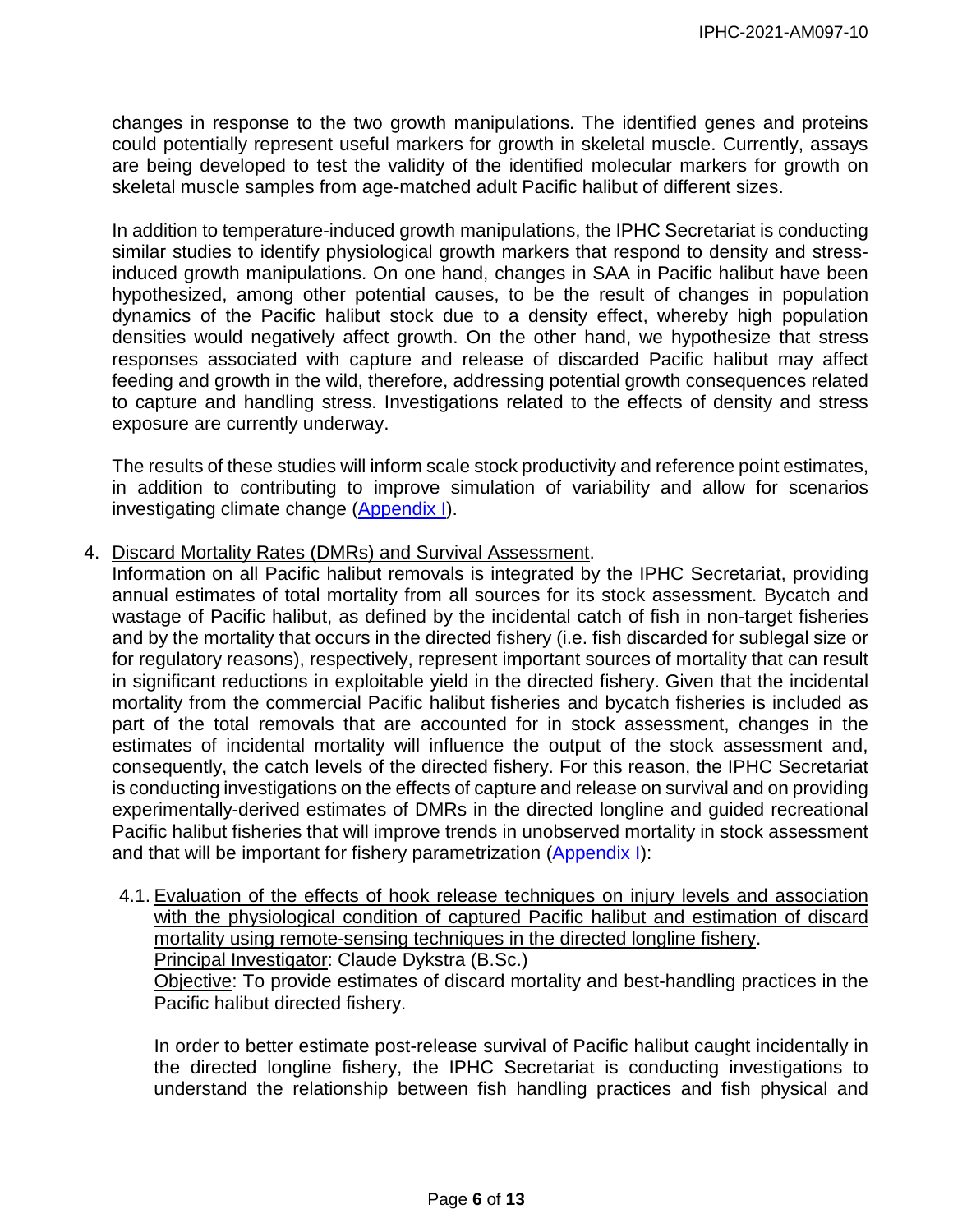physiological condition and survival post-capture as assessed by electronic archival tagging. Currently, the IPHC assigns a 3.5% DMR to Pacific halibut released from longline gear with only minor injuries and a 16% DMR to the total estimated volume of U32 discards generated by the target fishery. The former was experimentally derived between 1958 and 1961, and the latter is a result of tagging studies in which the baseline DMR was used as a parameter in tag-recovery models that were used to estimate DMRs for fish returned to the water in relatively poorer condition than "minor". As such, if the 3.5% is mis-specified, the subsequent rates that rest upon that value will be inaccurate, as will be our estimates of total discard mortality within the fishery. The baseline rate was generated from at-sea captive holding studies that reported that observed mortality patterns were, at least in part, due to fluctuating environmental conditions from which the fish could not escape, and for which they attempted to compensate analytically. Ambiguity therefore exists regarding the degree to which the baseline rate is accurate, necessitating additional studies in order to resolve this issue. For this reason, the IPHC Secretariat, with partial funding by a grant from the Saltonstall-Kennedy Grant Program NOAA (NA17NMF4270240; 2017-2020) [\(Appendix II\)](#page-9-0), conducted studies to evaluate the effects of hook release techniques on injury levels, their association with the physiological condition of captured Pacific halibut and, importantly, generated experimentally-derived estimates of DMR in the directed longline fishery.

As part of this study, injury profiles and release viabilities for different release techniques (careful shake, gangion cutting, and hook stripping) have been developed. The results obtained indicate that injury patterns were similar for careful shake and gangion cutting, with most injuries being a small puncture to the cheek, and greater than 70% of the released fish were classified to be in excellent viability. The hook stripper produced more severe physical injuries with significantly greater numbers of fish classified as moderate or poor in viability condition upon release.

Blood glucose, lactate, and cortisol levels from all fish released have been determined using specific assays in the Biological Laboratory. Results are suggestive of a trend towards lower glucose and higher lactate blood levels in fish classified as dead in terms of the release condition. Cortisol levels do not show a significant trend across the release condition categories. Results on glucose, lactate, and cortisol plasma levels in fish according to physical injury code show a fair amount of variation within groups. The relationship of blood glucose, lactate, and cortisol levels to other measured parameters in discarded fish (fat levels, condition index, time out of water, temperature exposure, etc.) are under ongoing investigation.

Electronic monitoring (EM) systems were proven to be effective at accurately capturing the release method applied to each animal. Footage is now being reviewed to determine the ability of EM systems to provide length estimates of captured fish from the existing footage, and additional in season work on a FISS vessel is proposed.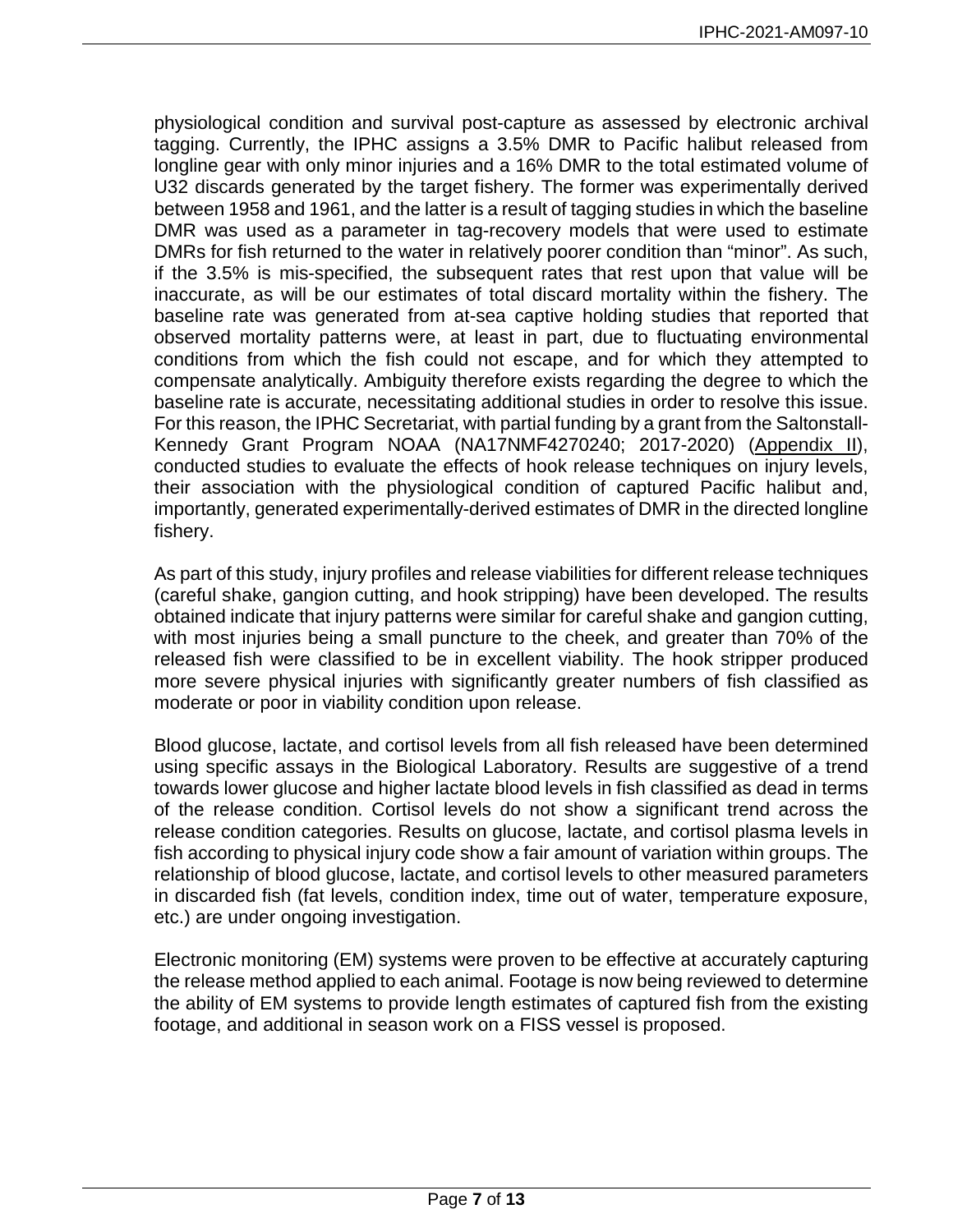4.2. Discard mortality rates of Pacific halibut in the charter recreational fishery. Principal Investigator: Claude Dykstra (B.Sc.)

Objective: To provide estimates of discard mortality and best-handling practices in the Pacific halibut guided recreational fishery.

The IPHC has begun a research project to better characterize the nature of charter recreational fisheries with the ultimate goal of better understanding discard practices relative to that which is employed in the directed longline fishery. This project has received funding from the National Fish and Wildlife Foundation [\(Appendix II\)](#page-9-0). As an initial step in this project, information from the charter fleet on types of gear and fish handling practices used was collected through stakeholder meetings and on dock interviews with charter captains and operators. Results show that the guided recreational fleet predominantly uses circle hooks (75-100%), followed by jigs. Predominant hook release methods included reversing the hook (54%), or twisting the hook out with a gaff (40%), and the fish were generally handled by supporting both the head and tail (65%), while other common techniques included handling by the operculum (10%) or by the tail alone (10%). These results will inform the design of the experimental test fishing that will take place in Spring/Summer of 2021 and in which injury levels, fish condition and stress parameters will be evaluated to identify best practices intended to minimize discard mortality in this fishery and to provide direct estimates of discard survival.

- 5. Genetics and genomics. The IPHC Secretariat is exploring avenues for incorporating genetic approaches for a better understanding of population structure and distribution and is also building genomic resources to assist in genetics and molecular studies on Pacific halibut.
	- 5.1. Genetics.

# Principal Investigator: Andy Jasonowicz (M.Sc.)

Objective: To investigate the genetic structure of the Pacific halibut population and to conduct genetic analyses to inform on Pacific halibut movement and distribution in the eastern North Pacific Ocean. Two specific objectives are being pursued as follows:

5.1.1. Investigate the genetic structure of the Pacific halibut population in the North-eastern Pacific Ocean*.* Understanding population structure is imperative for sound management and conservation of natural resources (Hauser, 2008). Pacific halibut in Canadian and USA waters are managed by the International Pacific Halibut Commission (IPHC) as a single coastwide unit stock since 2006. The rationale behind this management approach is based on our current knowledge of the highly migratory nature of Pacific halibut as assessed by tagging studies (Webster et al., 2013) and of past analyses of genetic population structure that failed to demonstrate significant differentiation in the North-eastern Pacific Ocean population of Pacific halibut by allozyme (Grant, 1984) and small-scale microsatellite analyses (Bentzen, 1998; Nielsen *et al.*, 2010). However, more recent studies have reported slight genetic population structure on the basis of genetic analysis conducted with larger sets of microsatellites suggesting that Pacific halibut captured in the Aleutian Islands may be genetically distinct from other areas (Drinan et al., 2016). These findings of subtle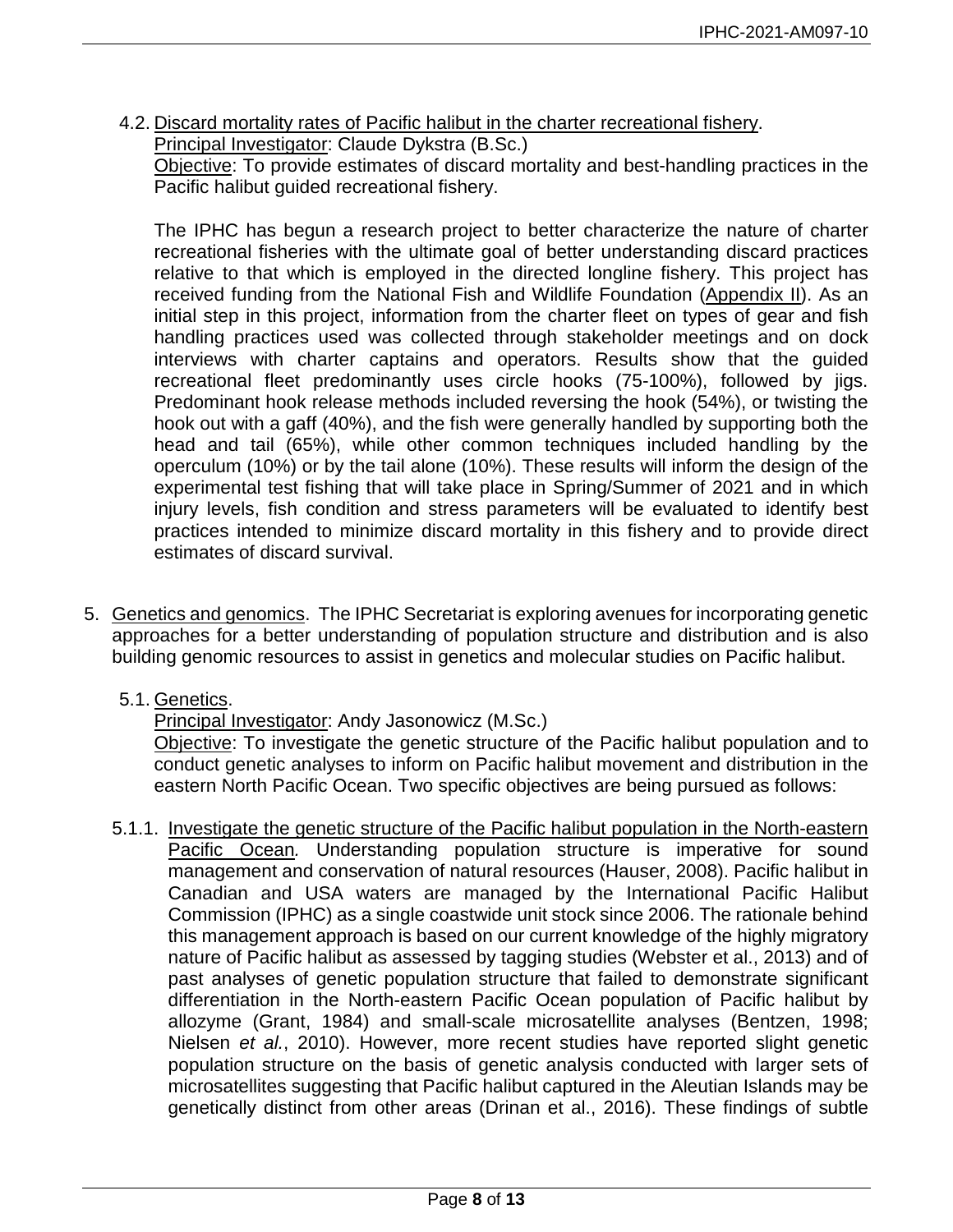genetic structure in the Aleutian Island chain area are attributed to limited movement of adults and exchange of larvae between this area and the rest of the stock due to the presence of oceanographic barriers to larval and adult dispersal (i.e. Amchitka Pass) that could represent barriers to gene flow. Unfortunately, genetic studies suggesting subtle genetic structure (Drinan et al., 2016) were conducted based on a relatively limited set of microsatellite markers and, importantly, using genetic samples collected in the summer (i.e. non-spawning season) that may not be representative of the local spawning population. With the collection of winter (i.e. spawning season) genetic samples in the Aleutian Islands by the IPHC in early 2020, a collection of winter samples from 5 different geographic areas across the North-eastern Pacific Ocean (i.e. British Columbia, Central Gulf of Alaska, Bering Sea, Central and Western Aleutian Islands) is now available to re-examine the genetic structure of the Pacific halibut population. Importantly, novel, high-throughput and high-resolution genomics approaches are now available for use, such as low-coverage whole genome resequencing, in order to describe with unprecedented detail the genetic structure of the Pacific halibut population. The recently sequenced Pacific halibut genome [\(Section 5.2\)](#page-9-0) will constitute an essential resource for the success of the whole genome resequencing approach. The results from the proposed genomic studies will provide important information on spawning structure and, consequently, on the genetic baselines of source populations. Importantly, the results from these studies will provide management advice regarding the relative justifiability for considering the western Aleutians as a genetically-distinct substock. These research outcomes will represent important avenues for improving estimates of productivity and parametrization of the MSE Operating Model [\(Appendix I\)](#page-11-0).

5.1.2. Analysis of genetic variability among juvenile Pacific halibut in the Bering Sea and the Gulf of Alaska. The aim of this objective is to evaluate the genetic variability or genetic diversity among juvenile Pacific halibut in a given ocean basin in order to infer information on the potential contribution from fish spawned in different areas to that particular ocean basin. We hypothesize that genetic variability among juvenile Pacific halibut captured in one particular ocean basin (e.g. eastern Bering Sea) may be indicative of mixing of individuals originating in different spawning grounds and, therefore, of movement. By comparing the genetic variability of fish between two ocean basins (i.e. eastern Bering Sea and Gulf of Alaska), we will be able to evaluate the extent of the potential contribution from different sources (e.g. spawning groups) in each of the ocean basins and provide indications of relative movement of fish to these two different ocean basins. The use of genetic samples from juvenile Pacific halibut collected in the National Marine Fisheries Service trawl survey in the eastern Bering Sea and in the Gulf of Alaska, aged directly by otolith reading or indirectly through a length-age key, will allow us to provide information on genetic variability among fish that are at or near their settlement or nursery grounds. These studies will provide the ability to assign individual juvenile Pacific halibut to source populations (as established in 5.1.1) and genetic information on movement and distribution of juvenile Pacific halibut. These research outcomes will improve estimates of productivity and biological parametrization and validation of movement estimates and recruitment distribution in the MSE Operating Model [\(Appendix I\)](#page-11-0).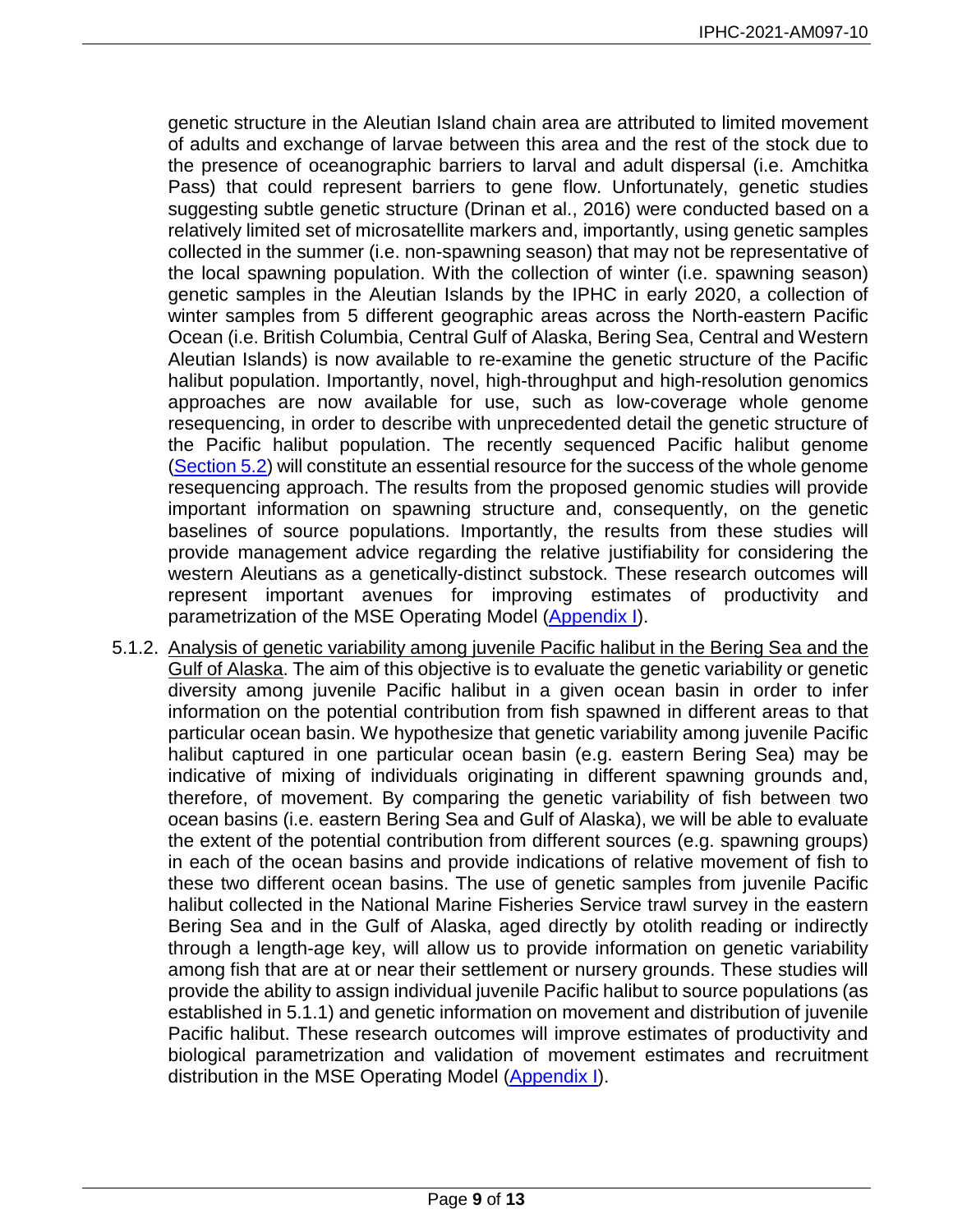<span id="page-9-0"></span>5.2. Genomics.

Principal Investigator: Josep Planas (Ph.D.)

Objective: To sequence the Pacific halibut genome as a key resource for genomic studies.

The IPHC Secretariat has recently completed conducting a project aimed at generating a first draft sequence of the Pacific halibut genome, the blueprint for all the genetic characteristics of the species. This project was conducted in collaboration with the French National Institute for Agricultural Research (INRA, Rennes, France). Briefly, the Pacific halibut genome has a size of 586 Mb and contains 24 chromosomes- covering 98.6% of the complete assembly with a N50 scaffold length of 25 Mb at a coverage of 91x. The Pacific halibut genome sequence has been submitted to the National Center for Biological Information (NCBI) with submission number SUB7094550 and with accession number [JABBIT000000000.](https://www.ncbi.nlm.nih.gov/nuccore/JABBIT000000000) Furthermore, the Pacific halibut genome has been annotated and is available in NCBI as NCBI *Hippoglossus stenolepis* [Annotation Release 100.](https://www.ncbi.nlm.nih.gov/genome/annotation_euk/Hippoglossus_stenolepis/100/) The generated genomic resources will greatly assist current studies on the genetic structure of the Pacific halibut population, on the application of genetic signatures for assigning individuals to spawning populations and for a thorough characterization of regions of the genome or genes responsible for important traits of the species.

# **RECOMMENDATIONS**

That the Commission **NOTE** paper IPHC-2021-AM097-10 which outlines progress on the [IPHC](https://www.iphc.int/uploads/pdf/besrp/2019/iphc-2019-besrp-5yp.pdf)  [5-year Biological and Ecosystem Science Research Plan.](https://www.iphc.int/uploads/pdf/besrp/2019/iphc-2019-besrp-5yp.pdf)

# References

- Bentzen, P., Britt, J., and Kwon, J., 1998. Genetic variation in Pacific halibut (*Hippoglossus stenolepis*) detected with novel microsatellite markers. Report of Assessment and Research Activities. International Pacific Halibut Commission, Seattle, WA, pp. 229–241.
- Drinan, D.P., Galindo, H.M., Loher, T., and Hauser, L., 2016. Subtle genetic population structure in Pacific halibut *Hippoglossus stenolepis*. Journal of Fish Biology 89, 2571- 2594.
- Drinan, D.P., Loher, T., and Hauser, L., 2018. Identification of Genomic Regions Associated With Sex in Pacific Halibut. Journal of Heredity 109, 326-332.
- Fish, T., Wolf, N., Harris, B. P., and Planas, J. V. 2020. A comprehensive description of oocyte developmental stages in Pacific halibut, *Hippoglossus stenolepis*. Journal of Fish Biology 97, 1880-1885. [http://dx.doi.org/10.1111/jfb.14551.](http://dx.doi.org/10.1111/jfb.14551)
- Grant, W.S., Teel, D. J., and Kobayashi, T., 1984. Biochemical Population Genetics of Pacific Halibut (*Hippoglossus stenolepis*) and Comparison with Atlantic Halibut (*Hippoglossus hippoglossus*). Canadian Journal of Fisheries and Aquatic Sciences 41, 1083-1088.
- Hauser, L., and Carvalho, G. R., 2008. Paradigm shifts in marine fisheries genetics: ugly hypotheses slain by beautiful facts. Fish and Fisheries 9, 333-362.
- Nielsen, J.L., Graziano, S.L., Seitz, A.C., 2010. Fine-scale population genetic structure in Alaskan Pacific halibut (*Hippoglossus stenolepis*). Conservation Genetics 11, 999-1012.
- Planas, J.V., Jasonowicz, A., Simeon, A., Rudy, D., Timmins-Schiffman, E., Nunn, B.L., Kroska, A., Wolf, N., and Hurst, T.P. Physiological signatures of temperature-induced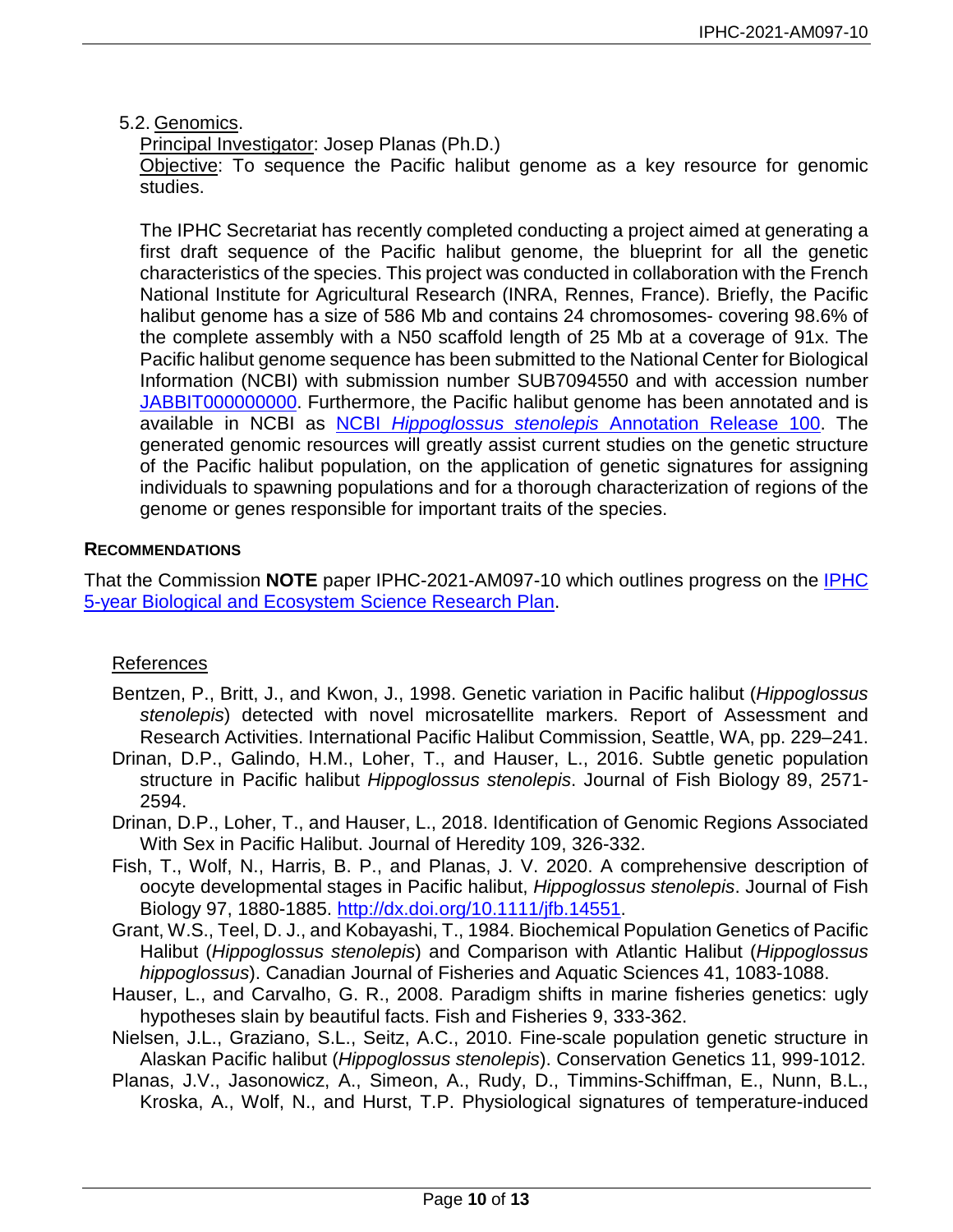growth manipulations in white skeletal muscle of juvenile Pacific halibut (*Hippoglossus stenolepis*). (In Preparation).

- Sadorus, L.; Goldstein, E.; Webster, R.; Stockhausen, W.; Planas, J.V.; Duffy-Anderson, J. 2020. Multiple life-stage connectivity of Pacific halibut (*Hippoglossus stenolepis*) across the Bering Sea and Gulf of Alaska. Fisheries Oceanography (In press). <https://onlinelibrary.wiley.com/doi/abs/10.1111/fog.12512>
- Stewart, I.J., and Hicks, A. 2020. Assessment of the Pacific halibut (Hippoglossus stenolepis) stock at the end of 2019. Int. Pac. Halibut Comm. Annual Meeting Report: IPHC-2020- SA-01.
- Webster, R.A., Clark, W.G., Leaman, B.M., Forsberg, J.E., Hilborn, R., 2013. Pacific halibut on the move: a renewed understanding of adult migration from a coastwide tagging study. Canadian Journal of Fisheries and Aquatic Sciences 70, 642-653.

## **APPENDICES**

**Appendix I:** Integration of ongoing biological research activities, stock assessment and management strategy evaluation.

**[Appendix II:](#page-9-0)** Summary of awarded research grants current in 2020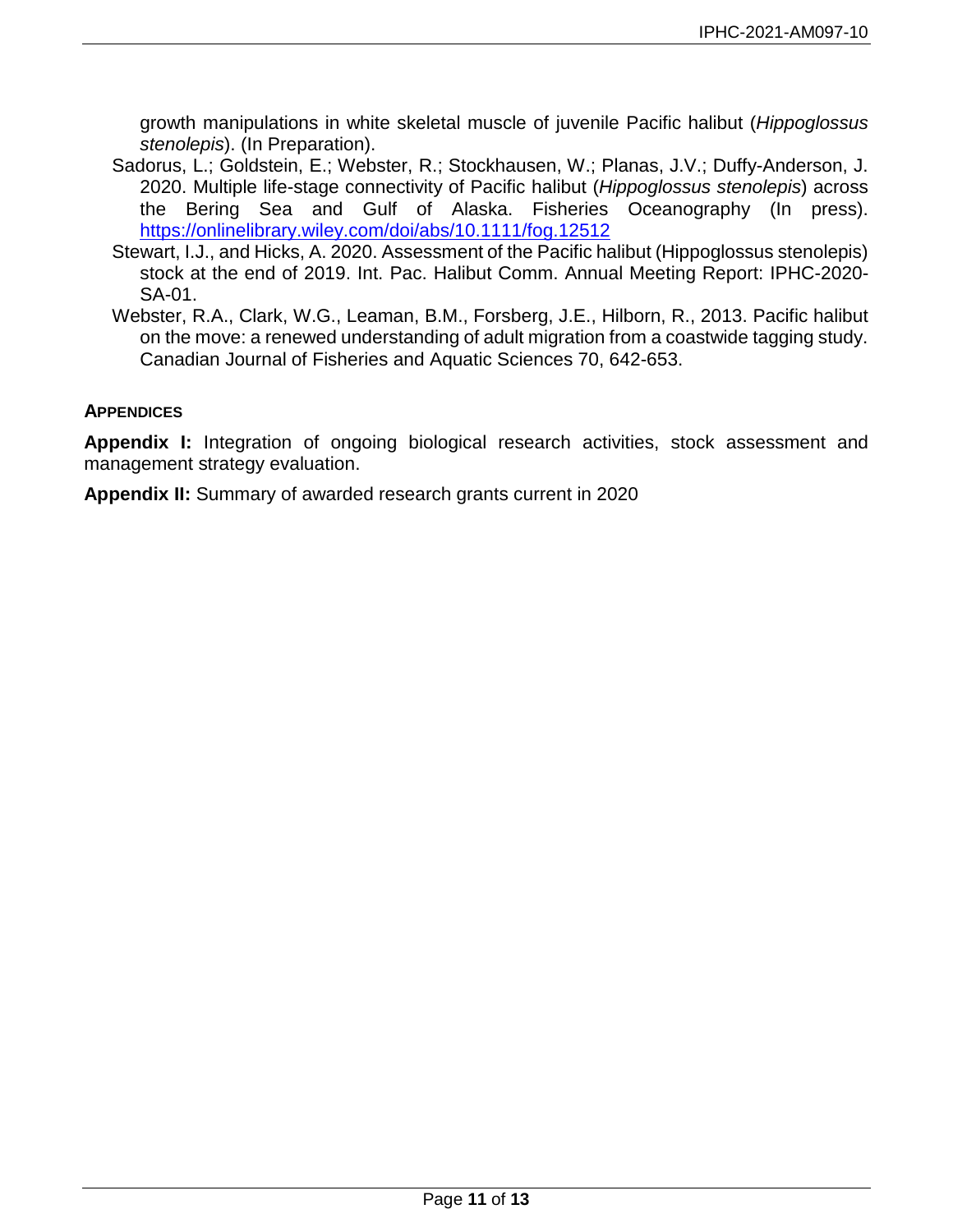

# **APPENDIX I**

# **Integration of ongoing biological research activities, stock assessment and management strategy evaluation**

<span id="page-11-0"></span>

| <b>Research areas</b>                          | <b>Research activities</b>                                                                             | <b>Research outcomes</b>                                                                               | <b>Relevance for stock assessment</b>                          | <b>Relevance for MSE</b>                                                                                                        | <b>Specific analysis input</b>                                                                                                                                                                           | SA Rank (Top 3)                   | <b>MSE Rank (Top 3)</b>                                                                            |
|------------------------------------------------|--------------------------------------------------------------------------------------------------------|--------------------------------------------------------------------------------------------------------|----------------------------------------------------------------|---------------------------------------------------------------------------------------------------------------------------------|----------------------------------------------------------------------------------------------------------------------------------------------------------------------------------------------------------|-----------------------------------|----------------------------------------------------------------------------------------------------|
| <b>Migration</b>                               | Larval and juvenile connectivity and<br>early life history studies                                     | Improved understanding of<br>larval and juvenile distribution                                          | Improve estimates of productivity                              | Improve parametization<br>of the Operating Model                                                                                | Will be used to generate potential recruitment covariates and to inform minimum<br>spawning biomass targets by Biological Region                                                                         | 3. Biological input               | Biological<br>parameterization and<br>validation of movement<br>estimates                          |
| <b>Reproduction</b>                            | Histological maturity assessment                                                                       | Updated maturity schedule                                                                              |                                                                | Improve simulation of<br>spawning biomass in the<br><b>Operating Model</b>                                                      | Will be included in the stock assessment, replacing the current schedule last<br>updated in 2006                                                                                                         | <b>Biological input</b>           |                                                                                                    |
|                                                | Examination of potential skip spawning                                                                 | Incidence of skip spawning                                                                             | Scale biomass and reference point                              |                                                                                                                                 | Will be used to adjust the asymptote of the maturity schedule, if/when a time-<br>series is available this will be used as a direct input to the stock assessment                                        |                                   |                                                                                                    |
|                                                | <b>Fecundity assessment</b>                                                                            | Fecundity-at-age and -size<br>information                                                              | estimates                                                      |                                                                                                                                 | Will be used to move from spawning biomass to egg-output as the metric of<br>reproductive capability in the stock assessment and management reference<br>noints                                          |                                   |                                                                                                    |
|                                                | Examination of accuracy of current field Revised field maturity<br>macroscopic maturity classification | classification                                                                                         |                                                                |                                                                                                                                 | Revised time-series of historical (and future) maturity for input to the stock<br>assessment                                                                                                             |                                   |                                                                                                    |
|                                                | Sex ratio of current commercial landings Sex ratio-at-age                                              |                                                                                                        | Scale biomass and fishing                                      |                                                                                                                                 | Annual sex-ratio at age for the commercial fishery fit by the stock assessment                                                                                                                           | Assessment<br>data collection and |                                                                                                    |
|                                                | Historical sex ratios based on archived<br>otolith DNA analyses                                        | Historical sex ratio-at-age                                                                            | intensity                                                      |                                                                                                                                 | Annual sex-ratio at age for the commercial fishery fit by the stock assessment                                                                                                                           | processing                        |                                                                                                    |
|                                                | Recruitment strength and variability                                                                   | <b>Establishment of temporal</b><br>and spatial maturity and<br>spawning patterns                      | Improve stock-recruitment curve<br>for more precise assessment | Improve simulation of<br>recruitment variability and<br>parametization of<br>recruitment distribution in<br>the Operating Model | May be used to provide a weighted spawning biomass calculation and or inform<br>targets for minimum spawning biomass by Biological Region                                                                |                                   | 2. Biological<br>parameterization and<br>validation of recruitment<br>variability and distribution |
| Growth                                         | Evaluation of somatic growth variation<br>as a driver for changes in size-at-age                       | Identification and application<br>of markers for growth pattern<br>evaluation                          | Scale stock productivity and                                   | Improve simulation of<br>variability and allow for<br>scenarios investigating<br>climate change                                 | May inform yield-per-recruit and other spatial evaluations of productivity that<br>support mortality limit-setting                                                                                       |                                   | 3. Biological<br>parameterization and<br>validation for growth<br>projections                      |
|                                                |                                                                                                        | Environmental influences on<br>growth patterns                                                         | reference point estimates                                      |                                                                                                                                 | May provide covariates for projecting short-term size-at-age. May help to<br>delineate between effects due to fishing and those due to environment, thereby<br>informing appropriate management response |                                   |                                                                                                    |
| <b>Mortality and</b><br>survival<br>assessment | Discard mortality rate estimate: longline<br>fishery                                                   | <b>Experimentally-derived DMR</b>                                                                      |                                                                | Improve estimates of<br>stock productivity                                                                                      | Will improve estimates of discard mortality, reducing potential bias in stock<br>assessment results and management of mortality limits                                                                   |                                   | 1. Fishery<br>parameterization                                                                     |
|                                                | Discard mortality rate estimate:<br>recreational fishery                                               |                                                                                                        | Improve trends in unobserved                                   |                                                                                                                                 | Will improve estimates of discard mortality, reducing potential bias in stock<br>assessment results and management of mortality limits                                                                   |                                   | 2. Fishery<br>parameterization                                                                     |
|                                                | Best handling practices: longline fishery                                                              | Guidelines for reducing<br>discard mortality                                                           | mortality                                                      |                                                                                                                                 | May reduce discard mortality, thereby increasing available yield for directed<br><b>fisheries</b>                                                                                                        |                                   |                                                                                                    |
|                                                | Best handling practices: recreational<br>fishery                                                       | Guidelines for reducing<br>discard mortality                                                           |                                                                |                                                                                                                                 | May reduce discard mortality, thereby increasing available yield for directed<br>fisheries                                                                                                               |                                   |                                                                                                    |
| <b>Genetics and</b><br>genomics                | <b>Population structure</b>                                                                            | Stock structure of IPHC<br>Regulatory Area 4B relative to<br>the rest of the Convention<br><b>Area</b> | Altered structure of future stock                              | Improve parametization<br>of the Operating Model                                                                                | If 4B is found to be functionally isolated, a separate assessment may be<br>constructed for that IPHC Regulatory Area                                                                                    | 2. Biological input               | 1. Biological<br>parameterization and<br>validation of movement<br>estimates.                      |
|                                                | <b>Distribution</b>                                                                                    | Assignment of individuals to<br>source populations and<br>assessment of distribution<br>changes        | assessments                                                    |                                                                                                                                 | Will be used to define management targets for minimum spawning biomass by<br><b>Biological Region</b>                                                                                                    | 3. Biological input               | 2. Biological<br>parameterization and<br>validation of recruitment<br>distribution                 |